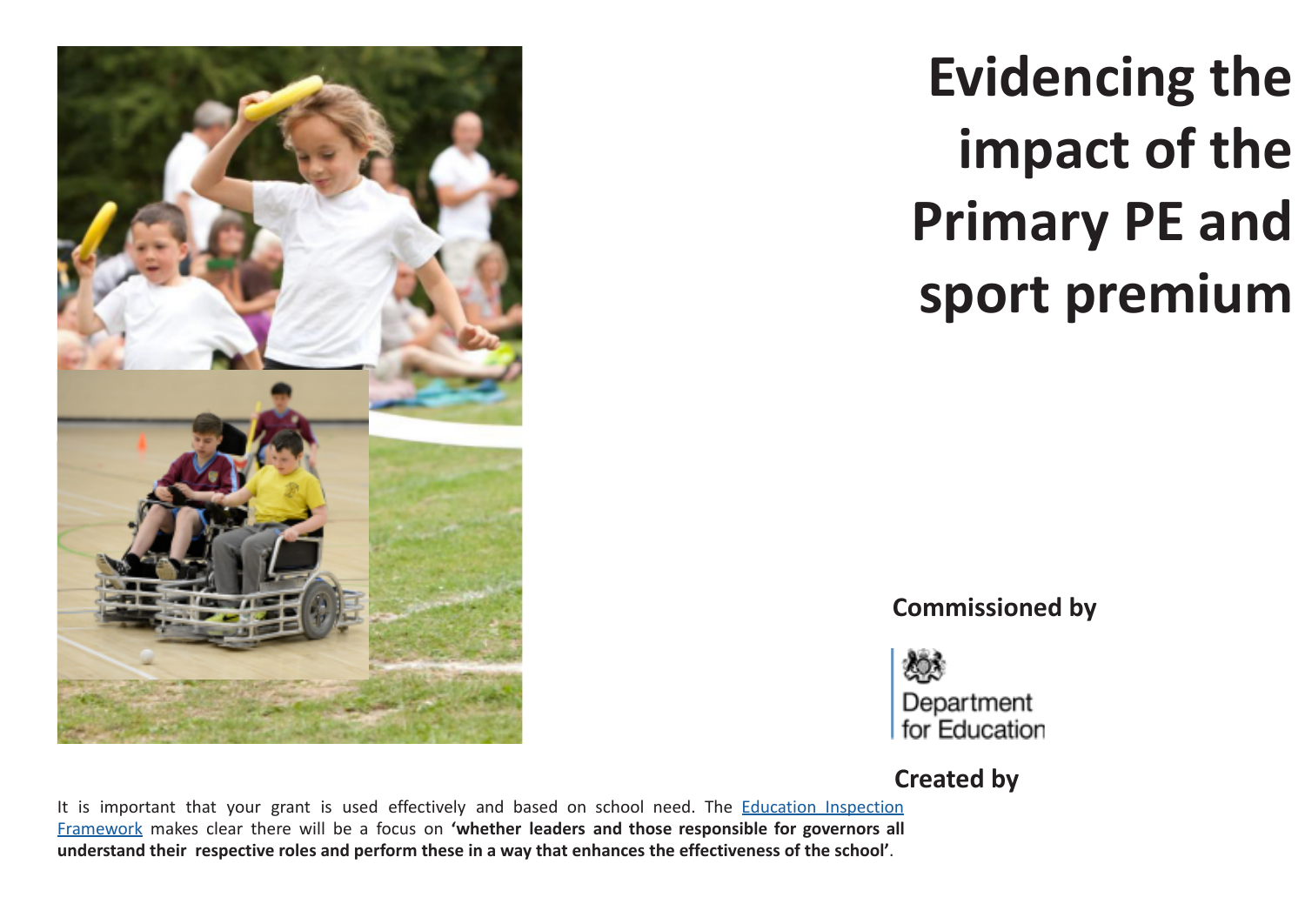Under the Quality of Education Ofsted inspectors consider: **Intent** - Curriculum design, coverage and appropriateness **Implementation** - Curriculum delivery, Teaching (pedagogy) and Assessment **Impact** - Attainment and progress

To assist schools with common transferable language this template has been developed to utilise the same three headings which should make your plans easily transferable between working documents.

Schools must use the funding to make **additional and sustainable** improvements to the quality of Physical Education, School Sport and Physical Activity (PESSPA) they offer. This means that you should use the Primary PE and sport premium to:

- Develop or add to the PESSPA activities that your school already offer
- Build capacity and capability within the school to ensure that improvements made now will benefit pupils joining the school in future years
- The Primary PE and sport premium should not be used to fund capital spend projects; the school's budget should fund these.

Please visit gov.ukfor the revised DfE guidance including the 5 key indicators across which schools should demonstrate an improvement. This document will help you to review your provision and to report your spend. DfE encourages schools to use this template as an effective way of meeting the reporting requirements of the Primary PE and sport premium.

We recommend you start by reflecting on the impact of current provision and reviewing the previous spend.

Schools are required to publish details of how they spend this funding, including any under-spend from 2019/2020, as well as on the impact it has on pupils' PE and sport participation and attainment. **All funding must be spent by 31st July 2022.**

We recommend regularly updating the table and publishing it on your website throughout the year. This evidences your ongoing self-evaluation of how you are using the funding to secure maximum, sustainable impact. Final copy must be posted on your website by the end of the academic year and no later than the 31st July 2021. To see an example of how to complete the table please click HERE.

Created by: Supported by: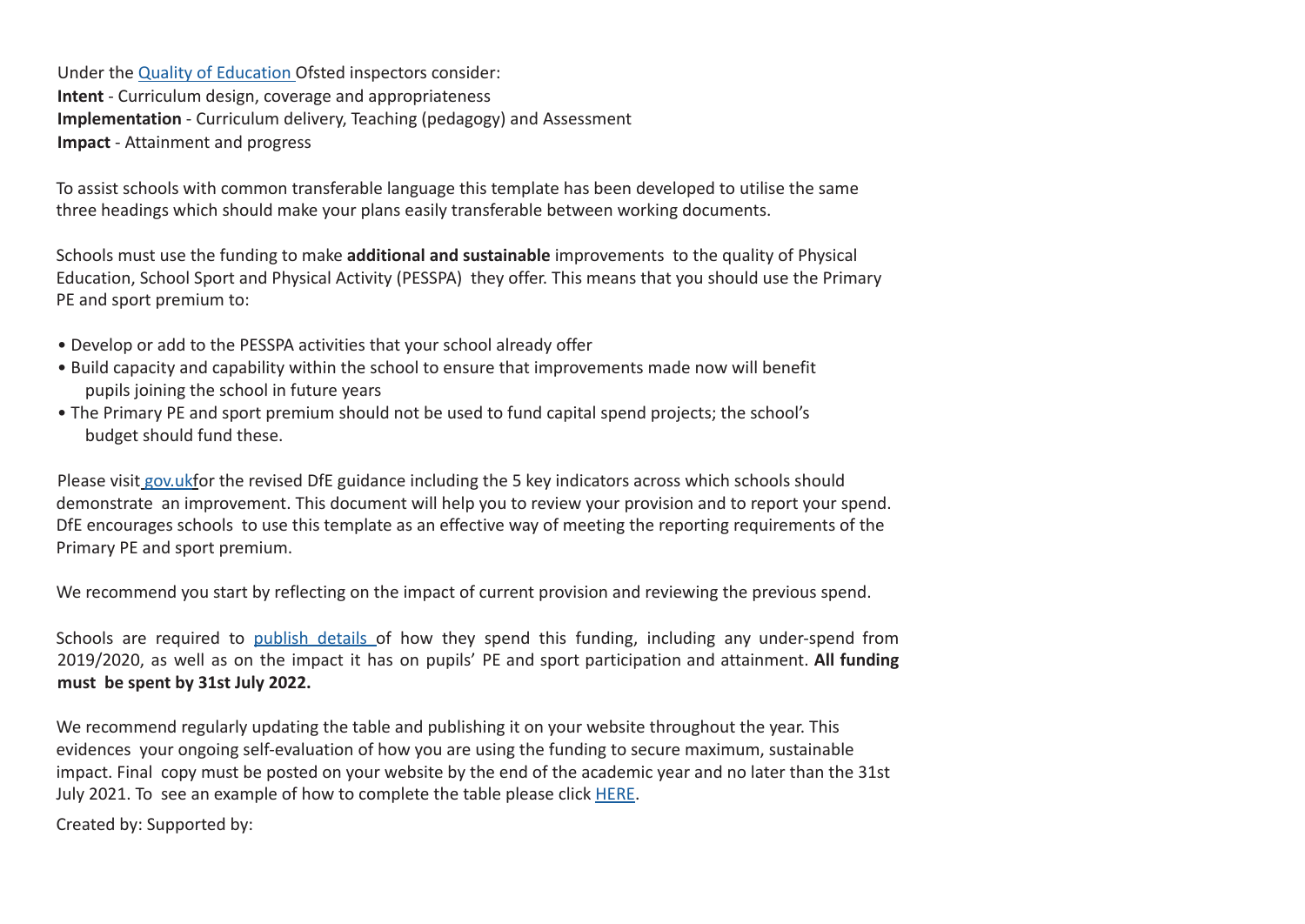| Total amount carried over from 2019/20                                              | £525.00                                  |
|-------------------------------------------------------------------------------------|------------------------------------------|
| Total amount allocated for 2020/21                                                  | £21,310.00                               |
| How much (if any) do you intend to carry over from this total fund into 2021/22?    | £669.00                                  |
| Total amount allocated for 2021/22                                                  | £21,319.00                               |
| Total amount of funding for 2021/22. To be spent and reported on by 31st July 2022. | £17,336.50 (by the end of March<br>2022) |

**Swimming Data**Please report on your Swimming Data below.

| Meeting national curriculum requirements for swimming and water safety.<br>N.B. Complete this section to your best ability. For example you might have practised safe self-rescue techniques<br>on dry land which you can then transfer to the pool when school swimming restarts.<br>Due to exceptional circumstances priority should be given to ensuring that pupils can perform safe self rescue<br>even if they do not fully meet the first two requirements of the NC programme of study | Fully meeting National Curriculum<br>Expectations.<br>Year 5 pupils receive one term of<br>swimming lessons.<br>Year 6 are receiving one term of<br>swimming lessons due COVID<br>restrictions being put in place. |
|------------------------------------------------------------------------------------------------------------------------------------------------------------------------------------------------------------------------------------------------------------------------------------------------------------------------------------------------------------------------------------------------------------------------------------------------------------------------------------------------|--------------------------------------------------------------------------------------------------------------------------------------------------------------------------------------------------------------------|
| What percentage of your current Year 6 cohort swim competently, confidently and proficiently over a distance of<br>at least 25 metres?<br>N.B. Even though your pupils may swim in another year please report on their attainment on leaving primary<br>school at the end of the summer term 2020.<br>Please see note above                                                                                                                                                                    | Unknown for 2020/2021 cohort due<br>to COVID restrictions being put in<br>place and pupils not being able to<br>attend swimming lessons.                                                                           |
| What percentage of your current Year 6 cohort use a range of strokes effectively [for example, front crawl,<br>backstroke and breaststroke]?<br>Please see note above                                                                                                                                                                                                                                                                                                                          | Unknown for 2020/2021 cohort due<br>to COVID restrictions being put in<br>place and pupils not being able to<br>attend swimming lessons.                                                                           |
| What percentage of your current Year 6 cohort perform safe self-rescue in different water-based situations?                                                                                                                                                                                                                                                                                                                                                                                    | Unknown for 2020/2021 cohort due<br>to COVID restrictions being put in<br>place and pupils not being able to                                                                                                       |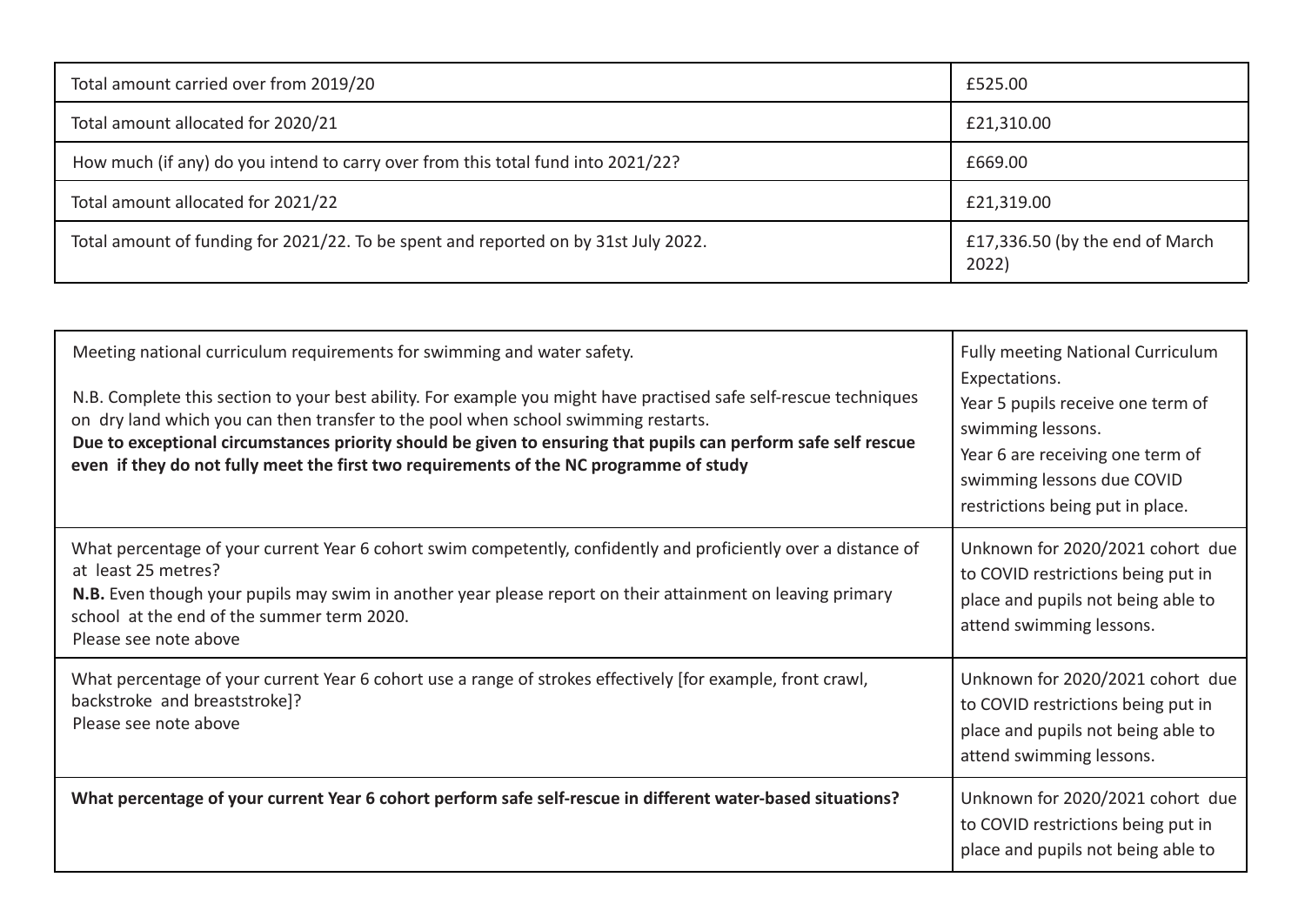|                                                                                                                                                                                                                             | attend swimming lessons. |
|-----------------------------------------------------------------------------------------------------------------------------------------------------------------------------------------------------------------------------|--------------------------|
| Schools can choose to use the Primary PE and sport premium to provide additional provision for swimming but<br>this must be for activity over and above the national curriculum requirements. Have you used it in this way? | No                       |

Ereated by: Supported by:

| <b>Financial Year: 2021 / 2022</b>                                                                                                                                         | Total fund allocated: £21,988.00                                                                                                               |                              | Date Updated: November 2021                                                                                                          |                                                                                                                             |
|----------------------------------------------------------------------------------------------------------------------------------------------------------------------------|------------------------------------------------------------------------------------------------------------------------------------------------|------------------------------|--------------------------------------------------------------------------------------------------------------------------------------|-----------------------------------------------------------------------------------------------------------------------------|
| Key indicator 1: The engagement of all pupils in regular physical activity - Chief Medical Officers guidelines recommend                                                   | Percentage of total allocation:                                                                                                                |                              |                                                                                                                                      |                                                                                                                             |
|                                                                                                                                                                            | that primary school pupils undertake at least 30 minutes of physical activity a day in school                                                  |                              |                                                                                                                                      | 36.9%                                                                                                                       |
| Intent                                                                                                                                                                     | Implementation                                                                                                                                 |                              | Impact                                                                                                                               |                                                                                                                             |
| Your school focus should be<br>clear what you want the pupils<br>to know and be able to do and<br>about what they need to learn<br>and to consolidate through<br>practice: | Make sure your actions to<br>achieve are linked to your<br><i>intentions:</i>                                                                  | <b>Funding</b><br>Allocated: | <b>Evidence of impact: what</b><br>do pupils now know and<br>what can they now do?<br>What has changed?:                             | <b>Sustainability and</b><br>suggested next steps:                                                                          |
| To provide additional staffing<br>for lunchtimes (mainly in KS2)<br>to develop relationships with<br>pupils and to engage pupils in<br>play during lunchtimes.             | Additional MDAs (x2) employed<br>to support pupils at lunchtimes.                                                                              | £8124.00                     | Increase opportunities for<br>pupils to participate in a<br>range of sports activities<br>during lunchtimes.                         | To continue to fund MDAs<br>to ensure pupils are able<br>to participate in activities<br>during lunchtime.                  |
| To purchase new equipment for<br>pupils to use at lunchtimes.                                                                                                              | School Council to gather pupils'<br>opinions on what they would<br>like to use during lunchtimes<br>and compile a 'wish list' of<br>equipment. | From<br>curriculum<br>budget | Pupils are able to<br>enthusiastically participate<br>in activities during<br>lunchtimes and have access<br>to a range of equipment. | Continue to invest in<br>equipment (replenish and<br>replace) that is accessible<br>for pupils to use during<br>lunchtimes. |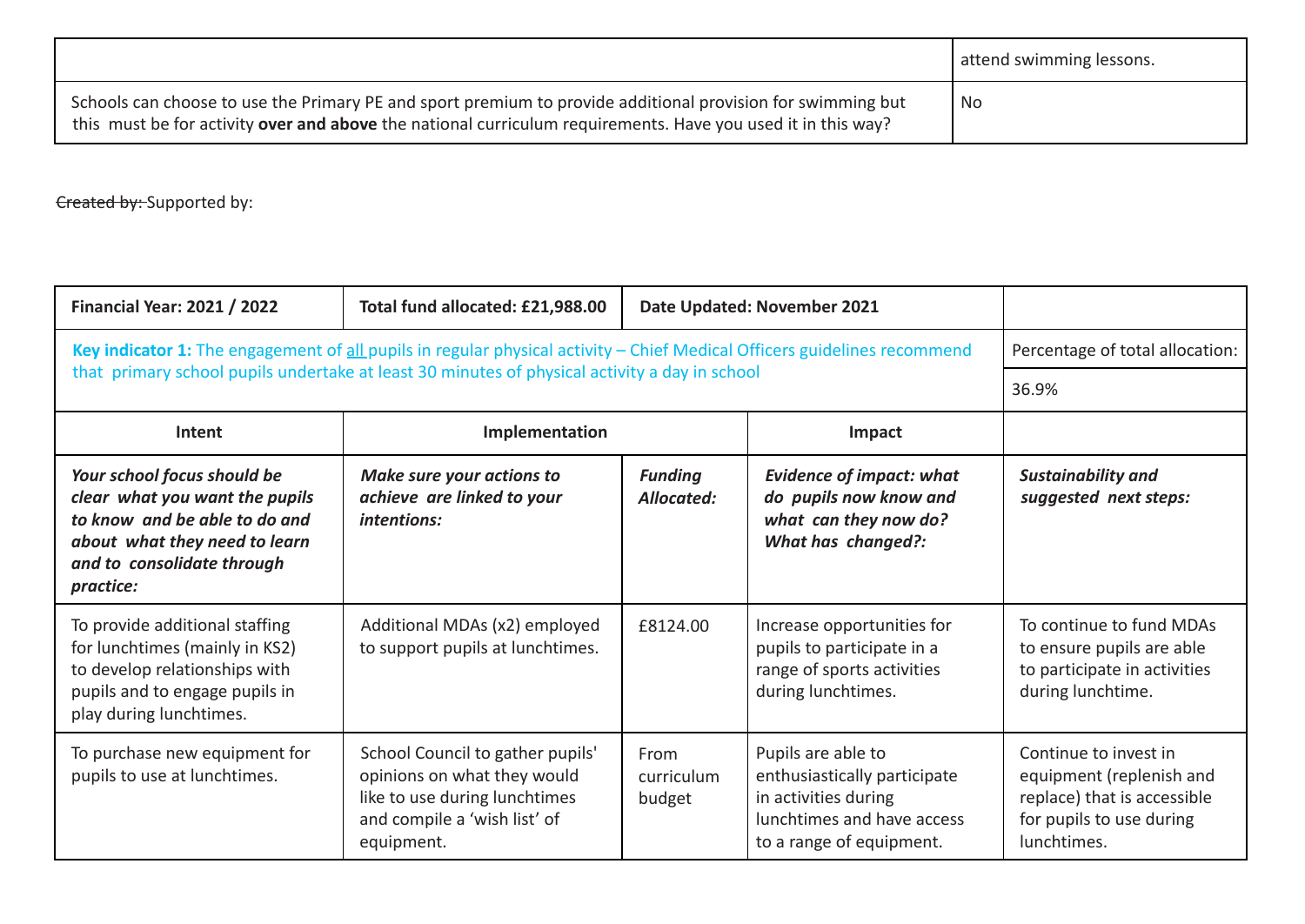|                                                                                                                                                                            | Key indicator 2: The profile of PESSPA being raised across the school as a tool for whole school improvement                                                                                                                                                                                                                                                                                                  |                              | Increase opportunities for<br>pupils to participate within<br>activities of their choice<br>during lunchtimes.                                                                                                                                                                                                                                                                       | Percentage of total allocation:<br>41.9%                                                          |
|----------------------------------------------------------------------------------------------------------------------------------------------------------------------------|---------------------------------------------------------------------------------------------------------------------------------------------------------------------------------------------------------------------------------------------------------------------------------------------------------------------------------------------------------------------------------------------------------------|------------------------------|--------------------------------------------------------------------------------------------------------------------------------------------------------------------------------------------------------------------------------------------------------------------------------------------------------------------------------------------------------------------------------------|---------------------------------------------------------------------------------------------------|
| Intent                                                                                                                                                                     | Implementation                                                                                                                                                                                                                                                                                                                                                                                                |                              | Impact                                                                                                                                                                                                                                                                                                                                                                               |                                                                                                   |
| Your school focus should be<br>clear what you want the pupils<br>to know and be able to do and<br>about what they need to learn<br>and to consolidate through<br>practice: | Make sure your actions to<br>achieve are linked to your<br>intentions:                                                                                                                                                                                                                                                                                                                                        | <b>Funding</b><br>allocated: | <b>Evidence of impact: what</b><br>do pupils now know and<br>what can they now do?<br>What has changed?:                                                                                                                                                                                                                                                                             | <b>Sustainability and</b><br>suggested next steps:                                                |
| To purchase a new Physical<br>Education scheme of work to<br>support all teaching staff with<br>the delivery of the PE curriculum.                                         | Research into a range of PE<br>schemes of work before<br>purchasing the approach that is<br>best suited to the needs of our<br>pupils.<br>CPD training for all teaching<br>staff before using the scheme of<br>work.<br>All members of staff to be set<br>up login details to ensure that<br>they have full access to the<br>scheme of work.<br>Ongoing support from the PE<br>curriculum team for all staff. | £1462.50                     | To be reported in the<br>Summer Term. Evidence<br>to be collected:<br>Staff and pupils<br>$\bullet$<br>surveys to establish<br>the impact on the<br>PE scheme of work<br>Learning Walks<br>Pupil voice<br>Pupils are able to<br>enthusiastically participate<br>in high quality PE lessons<br>that show progression of<br>skills throughout a unit of<br>work and across the school. | To continue to offer CPD<br>for all staff (in particular<br>any new members of<br>teaching staff) |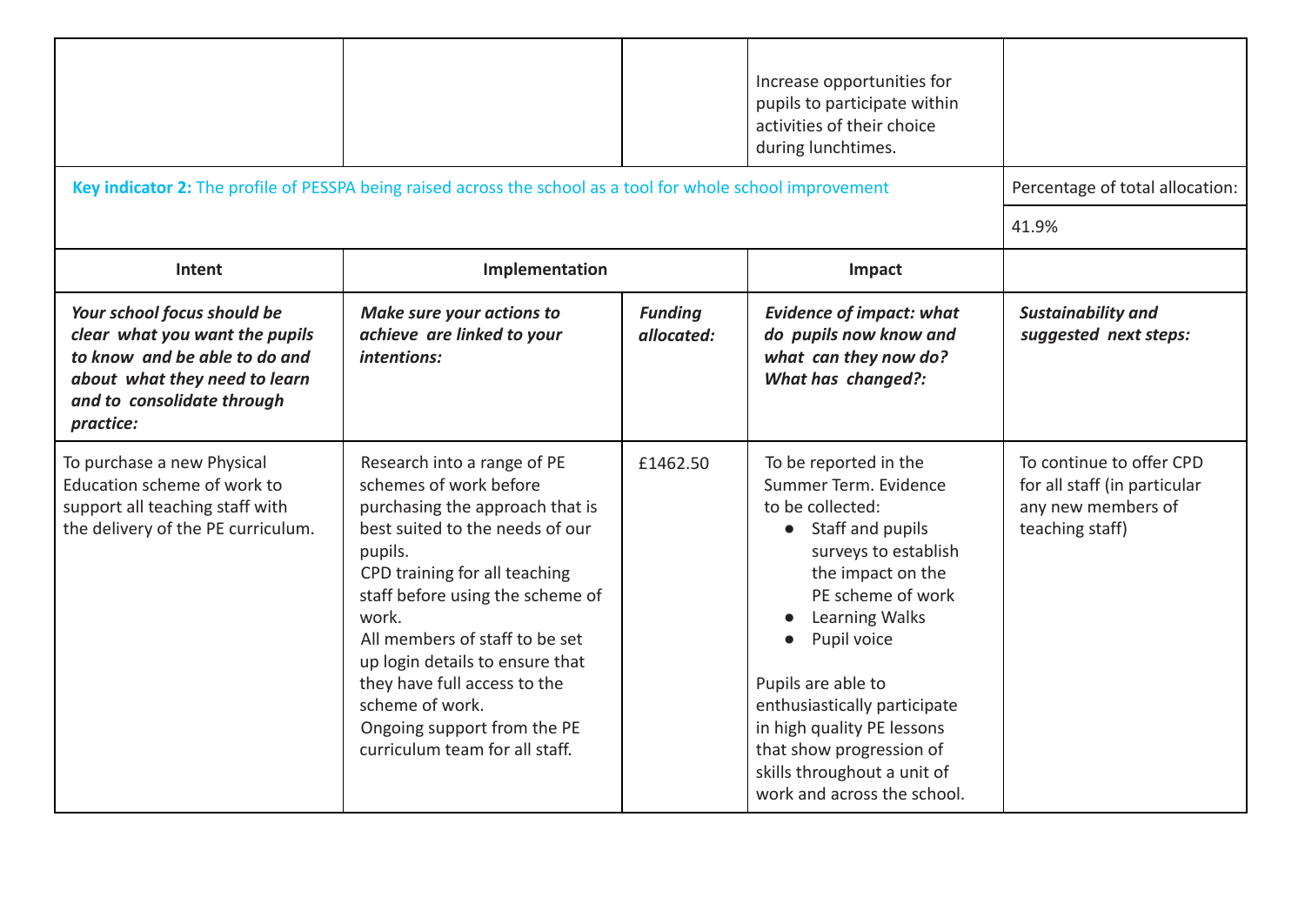| To purchase new PE equipment<br>to enable the delivery of the PE<br>curriculum.                                                                                          | PE scheme of work to be looked<br>at to ensure all equipment is<br>available. Items needed to be<br>purchased.                                                                                                                                        | From<br>curriculum<br>budget                                    | Pupils are able to<br>enthusiastically participate<br>in high quality PE lessons<br>which are well resources.                                                                                                                                                  | To continue to invest in PE<br>equipment so that the PE<br>curriculum requirements<br>can be fully met.                                 |
|--------------------------------------------------------------------------------------------------------------------------------------------------------------------------|-------------------------------------------------------------------------------------------------------------------------------------------------------------------------------------------------------------------------------------------------------|-----------------------------------------------------------------|----------------------------------------------------------------------------------------------------------------------------------------------------------------------------------------------------------------------------------------------------------------|-----------------------------------------------------------------------------------------------------------------------------------------|
| To provide regular dance<br>lessons for Key Stage 1 pupils so<br>that they develop dance skills<br>that are then transferable to<br>other areas of the PE<br>curriculum. | To ensure high quality dance<br>sessions are taught to Key Stage<br>1 pupils throughout the school<br>year.                                                                                                                                           | £4750.00<br>*from<br>general<br>budget not<br>Sports<br>Premium | Pupils (in Key Stage 1) are<br>able to participate within<br>high quality dance lessons.<br>To be reported on in the<br>Summer Term from:<br>• Learning Walks<br>Pupil voice                                                                                   | To continue to be able to<br>provide high quality dance<br>lessons for KS1 pupils.                                                      |
| Sporting activities that are<br>outside of the PE curriculum<br>(e.g. archery, curling, etc.).<br>These are to be part of<br>'Wellbeing Week' in Summer 2                | To ensure pupils are able to<br>experience a range of sporting<br>activities that we are unable to<br>provide within our PE<br>curriculum.<br>School Council to discuss and<br>collate a range of activities that<br>pupils would like to experience. | £0.00                                                           | Pupils are able to<br>experience a range of<br>activities that will inspire,<br>encourage and engage<br>them.<br>To be reported in the<br>Summer Term. Evidence<br>to be collected:<br>• Staff and pupils<br>surveys to establish<br>engagement<br>Pupil voice | To continue to be able to<br>provide high quality<br>experiences for pupils.                                                            |
| To continue to develop the use<br>of House Captains to include<br>more inter-house sporting<br>events.                                                                   | PE Curriculum Team, along with<br>input from House Captains, to<br>arrange inter-house events<br>throughout the school school<br>(potentially one per term).                                                                                          | £0.00                                                           | To be reported on in the<br>Summer Term. Evidence<br>from:<br>Pupil voice                                                                                                                                                                                      | Consider implementing<br>regular inter-house<br>sporting events depending<br>on how successful each<br>event is throughout the<br>year. |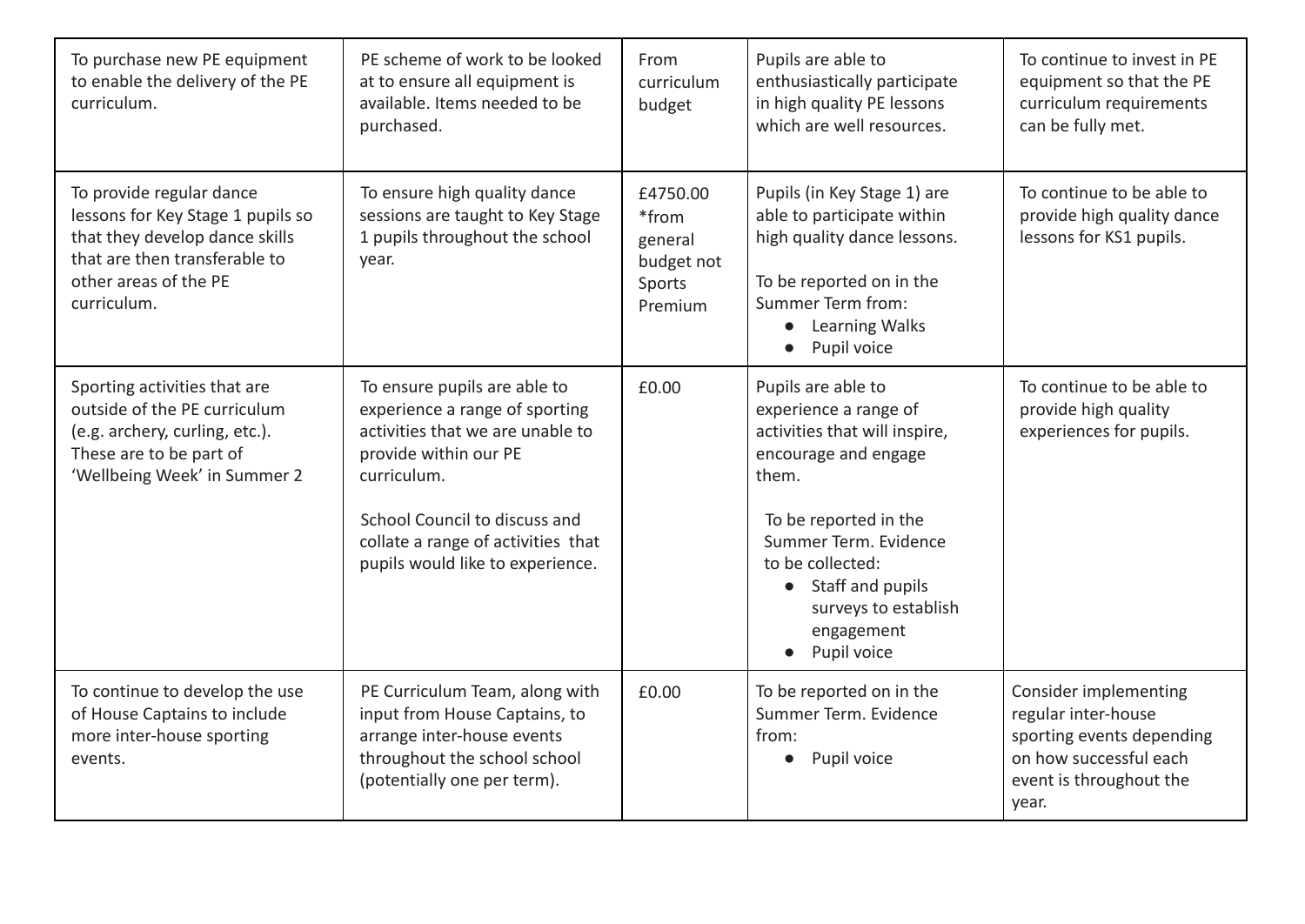| To invite guest speakers into<br>school (e.g. athletes, dance<br>troops, gymnastics etc.) to<br>inspire pupils to participate<br>within a sport, attend a sporting<br>club or to become more active. | PE Curriculum Team to look into<br>inviting sporting guests into<br>school (this could be for all<br>pupils or have different sports<br>people for different year<br>groups).<br>House Captains to gather ideas<br>of which sports pupils are<br>interested in so that the PE<br>Curriculum Team can try to<br>incorporate pupils' interests. | £0.00 (where<br>possible)<br>If costs<br>involved this<br>could come<br>from pupil<br>experiences | To be reported on in the<br>Summer Term. Evidence<br>from:<br>PE Curriculum Team<br><b>House Captains</b><br><b>Pupil Voice</b><br>Feedback from staff | Consider having regular<br>visitors into school to<br>inspire and encourage<br>pupils to become more<br>active or take up a sport. |
|------------------------------------------------------------------------------------------------------------------------------------------------------------------------------------------------------|-----------------------------------------------------------------------------------------------------------------------------------------------------------------------------------------------------------------------------------------------------------------------------------------------------------------------------------------------|---------------------------------------------------------------------------------------------------|--------------------------------------------------------------------------------------------------------------------------------------------------------|------------------------------------------------------------------------------------------------------------------------------------|
| Premier Sports coach to provide<br>targeted lunchtime provision to<br>encourage pupils to be active in<br>a range of sporting activity on a<br>daily basis.                                          | Daily activity supports and<br>promotes positive mental<br>health and wellbeing. Targeting<br>pupils and developing a range<br>of sporting activities / skills will<br>improve confidence and self<br>esteem.                                                                                                                                 | $£250$ (per<br>week)<br>Spring Term<br>$=$ £3000                                                  | To be reported in the<br>Summer Term. Evidence<br>from:                                                                                                |                                                                                                                                    |

## Created by: Supported by:

| Key indicator 3: Increased confidence, knowledge and skills of all staff in teaching PE and sport                                                                          | Percentage of total<br>allocation:                                            |                              |                                                                                                          |                                                    |
|----------------------------------------------------------------------------------------------------------------------------------------------------------------------------|-------------------------------------------------------------------------------|------------------------------|----------------------------------------------------------------------------------------------------------|----------------------------------------------------|
|                                                                                                                                                                            | Already calculated in priority<br>above.                                      |                              |                                                                                                          |                                                    |
| Intent                                                                                                                                                                     | Implementation<br>Impact                                                      |                              |                                                                                                          |                                                    |
| Your school focus should be<br>clear what you want the pupils<br>to know and be able to do and<br>about what they need to learn<br>and to consolidate through<br>practice: | Make sure your actions to<br>achieve are linked to your<br><i>intentions:</i> | <b>Funding</b><br>allocated: | <b>Evidence of impact: what</b><br>do pupils now know and<br>what can they now do?<br>What has changed?: | <b>Sustainability and</b><br>suggested next steps: |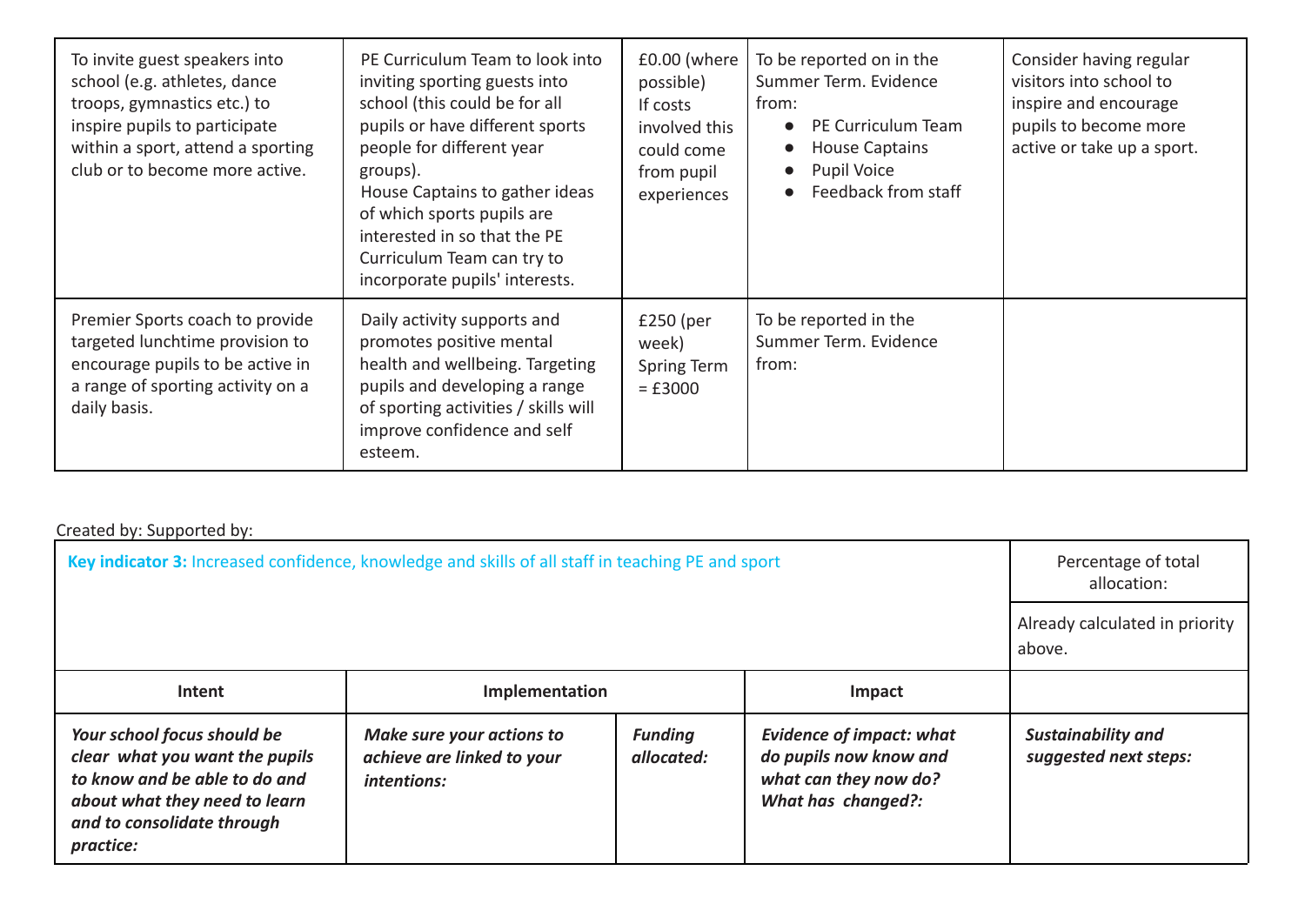| To purchase a new Physical<br>Education scheme of work to<br>support all teaching staff with the<br>delivery of the PE curriculum. | Research into a range of PE<br>schemes of work before<br>purchasing the approach that<br>is best suited to the needs of<br>our pupils.<br>CPD training for all teaching<br>staff before using the scheme<br>of work.<br>All members of staff to be set<br>up login details to ensure that<br>they have full access to the<br>scheme of work.<br>Ongoing support from the PE<br>curriculum team for all staff. | Cost is<br>outlined<br>above in Key<br>Indicator 2 | To be reported in the<br>Summer Term. Evidence to<br>be collected:<br>• Staff and pupils<br>surveys to establish<br>the impact on the PE<br>scheme of work<br>Learning Walks<br>Pupil voice<br>Pupils are able to<br>enthusiastically participate<br>in high quality PE lessons<br>that show progression of<br>skills throughout a unit of<br>work and across the school. | To continue to offer CPD<br>for all staff (in particular<br>any new members of<br>teaching staff) |
|------------------------------------------------------------------------------------------------------------------------------------|---------------------------------------------------------------------------------------------------------------------------------------------------------------------------------------------------------------------------------------------------------------------------------------------------------------------------------------------------------------------------------------------------------------|----------------------------------------------------|---------------------------------------------------------------------------------------------------------------------------------------------------------------------------------------------------------------------------------------------------------------------------------------------------------------------------------------------------------------------------|---------------------------------------------------------------------------------------------------|
| Key indicator 4: Broader experience of a range of sports and activities offered to all pupils                                      | Percentage of total<br>allocation:                                                                                                                                                                                                                                                                                                                                                                            |                                                    |                                                                                                                                                                                                                                                                                                                                                                           |                                                                                                   |
|                                                                                                                                    |                                                                                                                                                                                                                                                                                                                                                                                                               |                                                    |                                                                                                                                                                                                                                                                                                                                                                           | 0%                                                                                                |
| Intent                                                                                                                             | Implementation                                                                                                                                                                                                                                                                                                                                                                                                |                                                    | Impact                                                                                                                                                                                                                                                                                                                                                                    |                                                                                                   |
| Your school focus should be<br>clear what you want the pupils<br>to know and be able to do and                                     | Make sure your actions to<br>achieve are linked to your<br>intentions:                                                                                                                                                                                                                                                                                                                                        | <b>Funding</b><br>allocated:                       | <b>Evidence of impact: what</b><br>do pupils now know and                                                                                                                                                                                                                                                                                                                 | Sustainability and<br>suggested next steps:                                                       |
| about what they need to learn<br>and to consolidate through<br>practice:                                                           |                                                                                                                                                                                                                                                                                                                                                                                                               |                                                    | what can they now do?<br><b>What has changed?:</b>                                                                                                                                                                                                                                                                                                                        |                                                                                                   |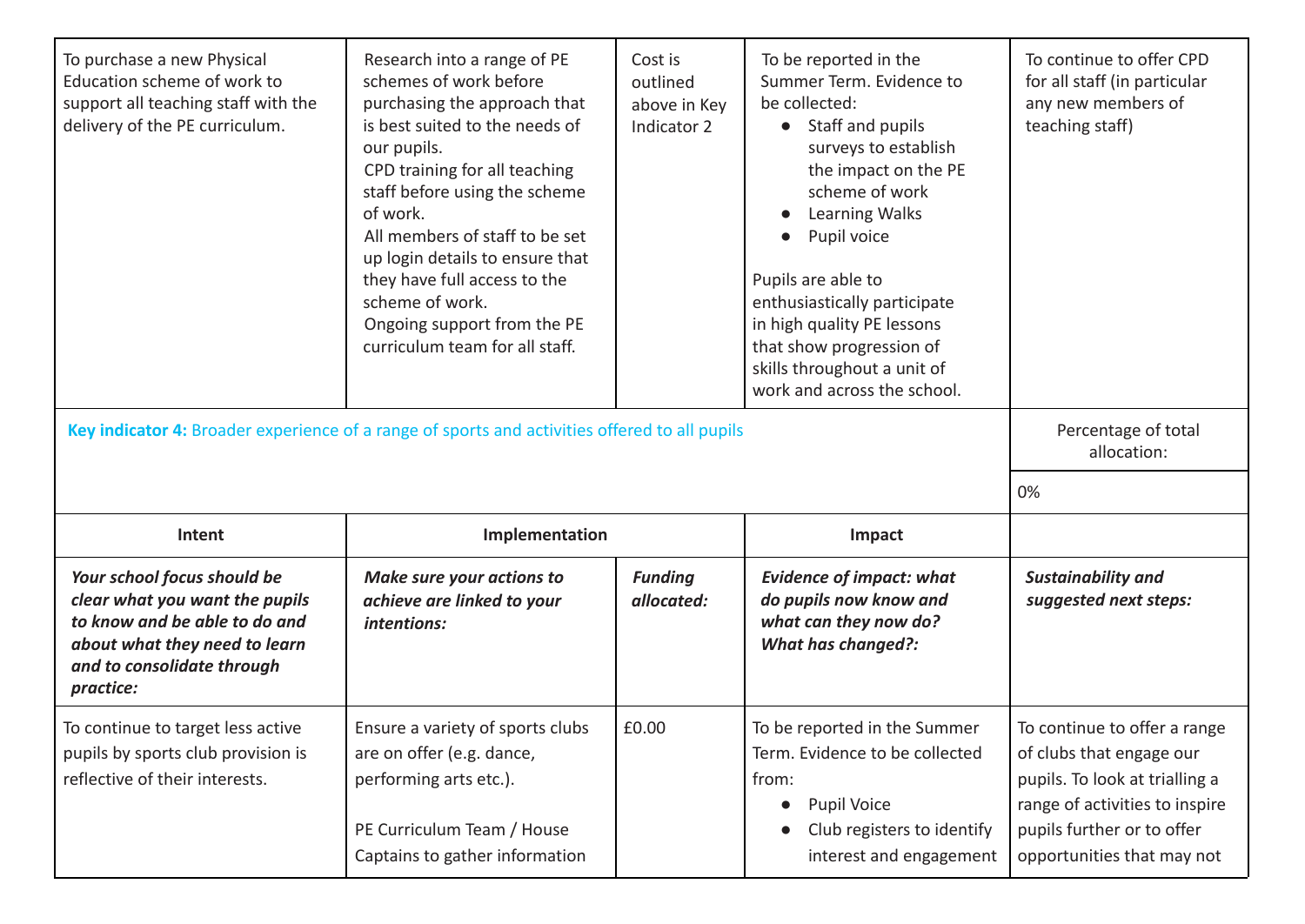|                                                                                                                                                                                                                                                                              | from pupils / staff / parents on<br>the types of clubs that would be<br>of interest.                                                                 |                                                                                                       | of each club.<br>Pupils have experience of being<br>part of a sporting club and of a<br>wider range of sporting<br>activities.                                                                                                                                                                                       | be available elsewhere.                                                                                                                      |
|------------------------------------------------------------------------------------------------------------------------------------------------------------------------------------------------------------------------------------------------------------------------------|------------------------------------------------------------------------------------------------------------------------------------------------------|-------------------------------------------------------------------------------------------------------|----------------------------------------------------------------------------------------------------------------------------------------------------------------------------------------------------------------------------------------------------------------------------------------------------------------------|----------------------------------------------------------------------------------------------------------------------------------------------|
| Review the current out of hours<br>provisions (clubs) that are on offer<br>to pupils and ensure that there is a<br>range on offer to all pupils. This<br>should be a range of sporting and<br>non-sporting.                                                                  | Carefully consider the provision<br>timetable so that pupils do not<br>have to choose between sporting<br>and non-sporting activities.               | £0.00                                                                                                 | To be reported in the Summer<br>Term. Evidence to be collected<br>from:<br><b>Pupil Voice</b><br>$\bullet$<br>Club registers to identify<br>interest and engagement<br>of each club.<br>Pupils have experience of being<br>part of a sporting club and of a<br>wider range of sporting /<br>non-sporting activities. | Continue to monitor<br>engagement in all clubs to<br>ensure that provision is<br>catering for the needs and<br>interest of our pupils.       |
| Swimming instruction (lessons) for<br>pupils in Year 5 and Year 6 (this<br>academic year only due to COVID<br>restrictions that meant the current<br>Year 6 pupils did not attend<br>swimming lessons in Year 5) by<br>qualified swimming coaches at local<br>sports centre. | Arrange swimming sessions for<br>Year 5 and 6 to ensure all pupils<br>have the opportunity to learn to<br>swim (taught by qualified<br>instructors). | £7854.00 from<br>general<br>budget<br>£3000.00 for<br>15 weeks<br>transport from<br>general<br>budget | Children learn a lifesaving skill<br>that also improves their health<br>and fitness. It enables them to<br>gain experience and build<br>confidence in the water.<br>Percentage of pupils able to<br>swim 25 metres confidently is to<br>be reported at the end of the<br>academic year.                              | To explore possible funding<br>for additional pupils who<br>after attending swimming<br>lessons are unable to<br>confidently swim 25 metres. |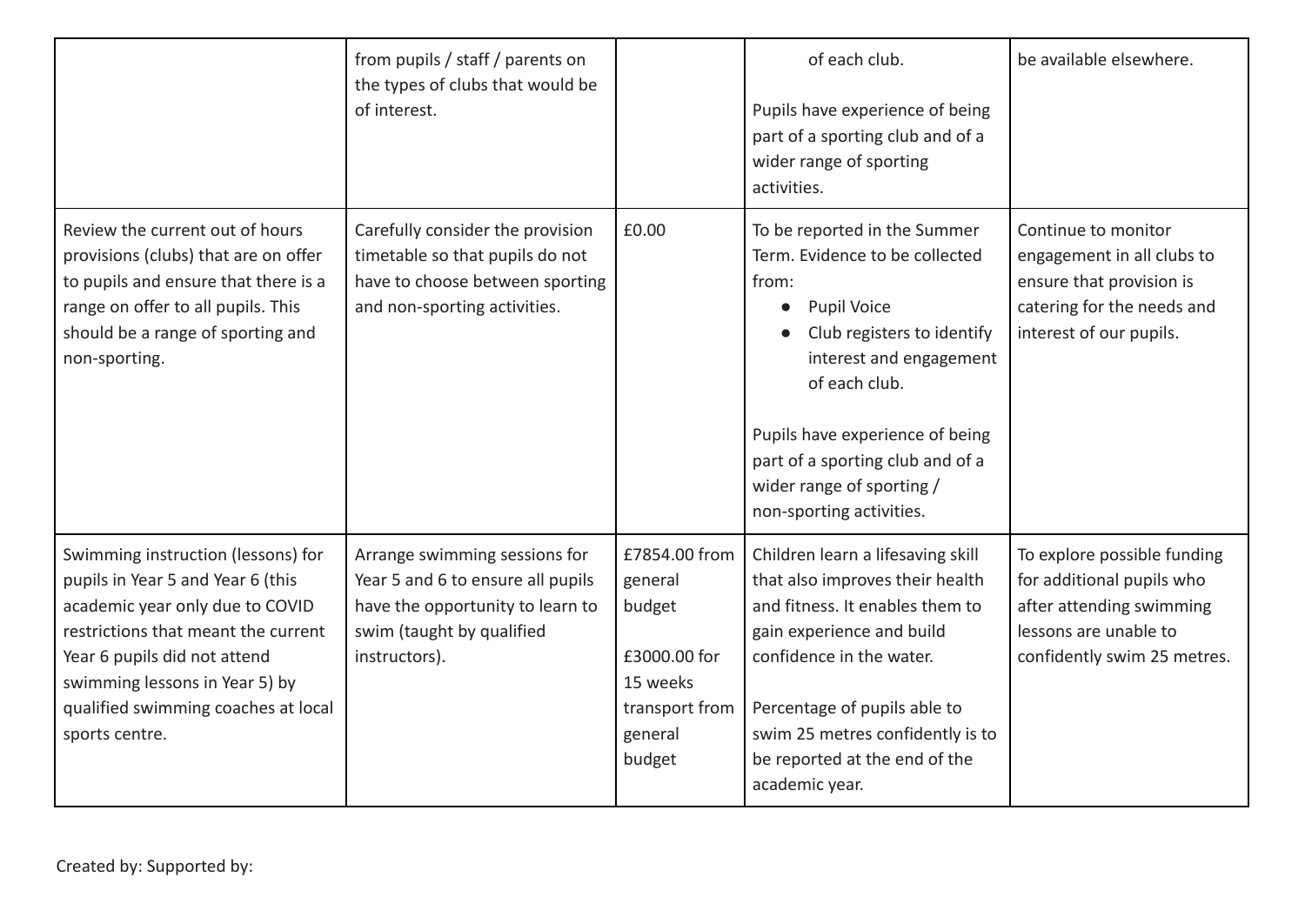| Key indicator 5: Increased participation in competitive sport                                                                                                              |                                                                                                                                                                                                                        |                                                                                                       |                                                                                                                                                                                                                                                                                                                                                  | Percentage of total<br>allocation:                                                                |
|----------------------------------------------------------------------------------------------------------------------------------------------------------------------------|------------------------------------------------------------------------------------------------------------------------------------------------------------------------------------------------------------------------|-------------------------------------------------------------------------------------------------------|--------------------------------------------------------------------------------------------------------------------------------------------------------------------------------------------------------------------------------------------------------------------------------------------------------------------------------------------------|---------------------------------------------------------------------------------------------------|
|                                                                                                                                                                            | 0%                                                                                                                                                                                                                     |                                                                                                       |                                                                                                                                                                                                                                                                                                                                                  |                                                                                                   |
| Intent                                                                                                                                                                     | Implementation<br>Impact                                                                                                                                                                                               |                                                                                                       |                                                                                                                                                                                                                                                                                                                                                  |                                                                                                   |
| Your school focus should be<br>clear what you want the pupils<br>to know and be able to do and<br>about what they need to learn<br>and to consolidate through<br>practice: | Make sure your actions to<br>achieve are linked to your<br>intentions:                                                                                                                                                 | <b>Funding</b><br>allocated:                                                                          | <b>Evidence of impact: what</b><br>do pupils now know and<br>what can they now do?<br><b>What has changed?:</b>                                                                                                                                                                                                                                  | Sustainability and<br>suggested next steps:                                                       |
| To participate in a greater number<br>of competitive sporting events,<br>particularly for pupils in KS1.                                                                   | PE Curriculum Team to research<br>into competitive sporting events<br>that are available through the PE<br>Cluster.<br>PE Curriculum Team to arrange<br>and host a competitive sporting<br>event with Cluster schools. | £0 (if outside<br>of school day)<br>Release time<br>for PE<br>Curriculum<br>Team to be<br>considered. | Pupils to experience competitive<br>sporting events with peers and<br>other schools.<br>Percentage of pupils<br>participating in competitive<br>sports increases.<br>Pupils are enthusiastic about<br>representing their school in<br>these events.<br>Pupils develop confidence,<br>experience of working as a team<br>in a competitive manner. | To explore hosting events<br>regulating and how to use<br>PSF to support in facilitating<br>this. |